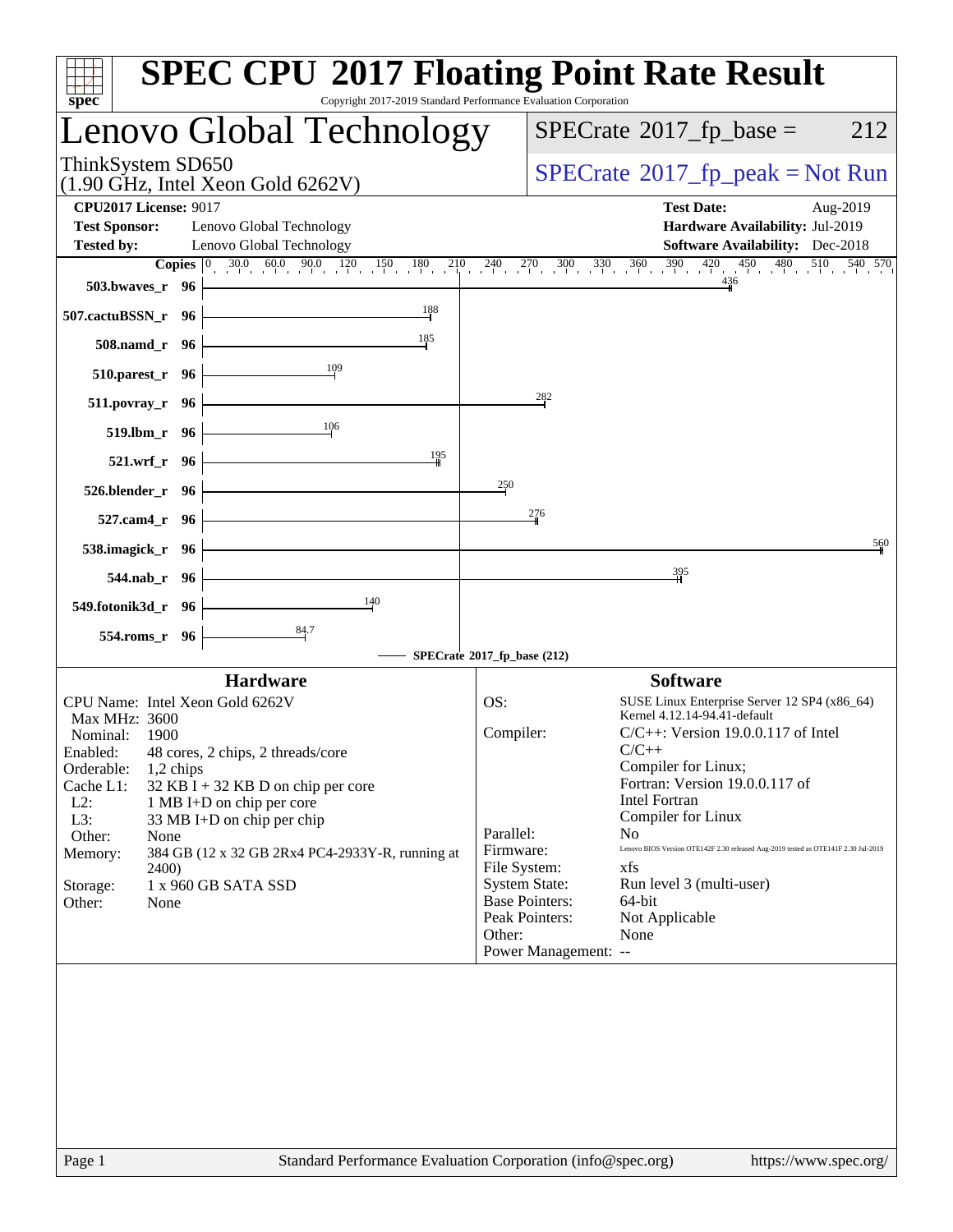

## Lenovo Global Technology

(1.90 GHz, Intel Xeon Gold 6262V)

 $SPECTate@2017_fp\_base = 212$ 

### ThinkSystem SD650<br>(1.00 GHz, Intel Year Gald 6262V) [SPECrate](http://www.spec.org/auto/cpu2017/Docs/result-fields.html#SPECrate2017fppeak)®[2017\\_fp\\_peak = N](http://www.spec.org/auto/cpu2017/Docs/result-fields.html#SPECrate2017fppeak)ot Run

**[Test Sponsor:](http://www.spec.org/auto/cpu2017/Docs/result-fields.html#TestSponsor)** Lenovo Global Technology **[Hardware Availability:](http://www.spec.org/auto/cpu2017/Docs/result-fields.html#HardwareAvailability)** Jul-2019 **[Tested by:](http://www.spec.org/auto/cpu2017/Docs/result-fields.html#Testedby)** Lenovo Global Technology **[Software Availability:](http://www.spec.org/auto/cpu2017/Docs/result-fields.html#SoftwareAvailability)** Dec-2018

**[CPU2017 License:](http://www.spec.org/auto/cpu2017/Docs/result-fields.html#CPU2017License)** 9017 **[Test Date:](http://www.spec.org/auto/cpu2017/Docs/result-fields.html#TestDate)** Aug-2019

#### **[Results Table](http://www.spec.org/auto/cpu2017/Docs/result-fields.html#ResultsTable)**

|                                   | <b>Base</b>   |                |                |                | <b>Peak</b> |                |       |               |                |              |                |              |                |              |
|-----------------------------------|---------------|----------------|----------------|----------------|-------------|----------------|-------|---------------|----------------|--------------|----------------|--------------|----------------|--------------|
| <b>Benchmark</b>                  | <b>Copies</b> | <b>Seconds</b> | Ratio          | <b>Seconds</b> | Ratio       | <b>Seconds</b> | Ratio | <b>Copies</b> | <b>Seconds</b> | <b>Ratio</b> | <b>Seconds</b> | <b>Ratio</b> | <b>Seconds</b> | <b>Ratio</b> |
| 503.bwayes r                      | 96            | <b>2210</b>    | 436            | 2206           | 436         | 2216           | 435   |               |                |              |                |              |                |              |
| 507.cactuBSSN r                   | 96            | 646            | 188            | 646            | 188         | 647            | 188   |               |                |              |                |              |                |              |
| $508$ .namd $r$                   | 96            | 494            | 184            | 494            | 185         | 494            | 185   |               |                |              |                |              |                |              |
| 510.parest_r                      | 96            | 2301           | 109            | 2306           | <b>109</b>  | 2311           | 109   |               |                |              |                |              |                |              |
| 511.povray_r                      | 96            | <u>795</u>     | 282            | 794            | 282         | 795            | 282   |               |                |              |                |              |                |              |
| $519$ .lbm $r$                    | 96            | 952            | 106            | 952            | <u>106</u>  | 952            | 106   |               |                |              |                |              |                |              |
| $521$ .wrf r                      | 96            | 1114           | 193            | 1105           | <b>195</b>  | 1099           | 196   |               |                |              |                |              |                |              |
| 526.blender r                     | 96            | 584            | 250            | 584            | 250         | 584            | 250   |               |                |              |                |              |                |              |
| $527.cam4_r$                      | 96            | 608            | 276            | 611            | 275         | 607            | 277   |               |                |              |                |              |                |              |
| 538.imagick_r                     | 96            | 426            | 560            | 427            | 559         | 425            | 561   |               |                |              |                |              |                |              |
| $544$ .nab r                      | 96            | 409            | 395            | 409            | 395         | 412            | 392   |               |                |              |                |              |                |              |
| 549.fotonik3d r                   | 96            | 2673           | 140            | 2672           | 140         | 2674           | 140   |               |                |              |                |              |                |              |
| $554$ .roms_r                     | 96            | 1800           | 84.7           | 1798           | 84.8        | 1802           | 84.7  |               |                |              |                |              |                |              |
| $SPECrate^{\circ}2017$ _fp_base = |               |                | 212            |                |             |                |       |               |                |              |                |              |                |              |
| $SPECrate^*2017_fp_peak =$        |               |                | <b>Not Run</b> |                |             |                |       |               |                |              |                |              |                |              |

Results appear in the [order in which they were run.](http://www.spec.org/auto/cpu2017/Docs/result-fields.html#RunOrder) Bold underlined text [indicates a median measurement.](http://www.spec.org/auto/cpu2017/Docs/result-fields.html#Median)

#### **[Submit Notes](http://www.spec.org/auto/cpu2017/Docs/result-fields.html#SubmitNotes)**

 The numactl mechanism was used to bind copies to processors. The config file option 'submit' was used to generate numactl commands to bind each copy to a specific processor. For details, please see the config file.

#### **[Operating System Notes](http://www.spec.org/auto/cpu2017/Docs/result-fields.html#OperatingSystemNotes)**

Stack size set to unlimited using "ulimit -s unlimited"

#### **[General Notes](http://www.spec.org/auto/cpu2017/Docs/result-fields.html#GeneralNotes)**

Environment variables set by runcpu before the start of the run: LD\_LIBRARY\_PATH = "/home/cpu2017-1.0.5-ic19/lib/intel64"

 Binaries compiled on a system with 1x Intel Core i9-799X CPU + 32GB RAM memory using Redhat Enterprise Linux 7.5 Transparent Huge Pages enabled by default Prior to runcpu invocation Filesystem page cache synced and cleared with: sync; echo 3> /proc/sys/vm/drop\_caches runcpu command invoked through numactl i.e.: numactl --interleave=all runcpu <etc> NA: The test sponsor attests, as of date of publication, that CVE-2017-5754 (Meltdown) is mitigated in the system as tested and documented.

**(Continued on next page)**

| Page 2 | Standard Performance Evaluation Corporation (info@spec.org) | https://www.spec.org/ |
|--------|-------------------------------------------------------------|-----------------------|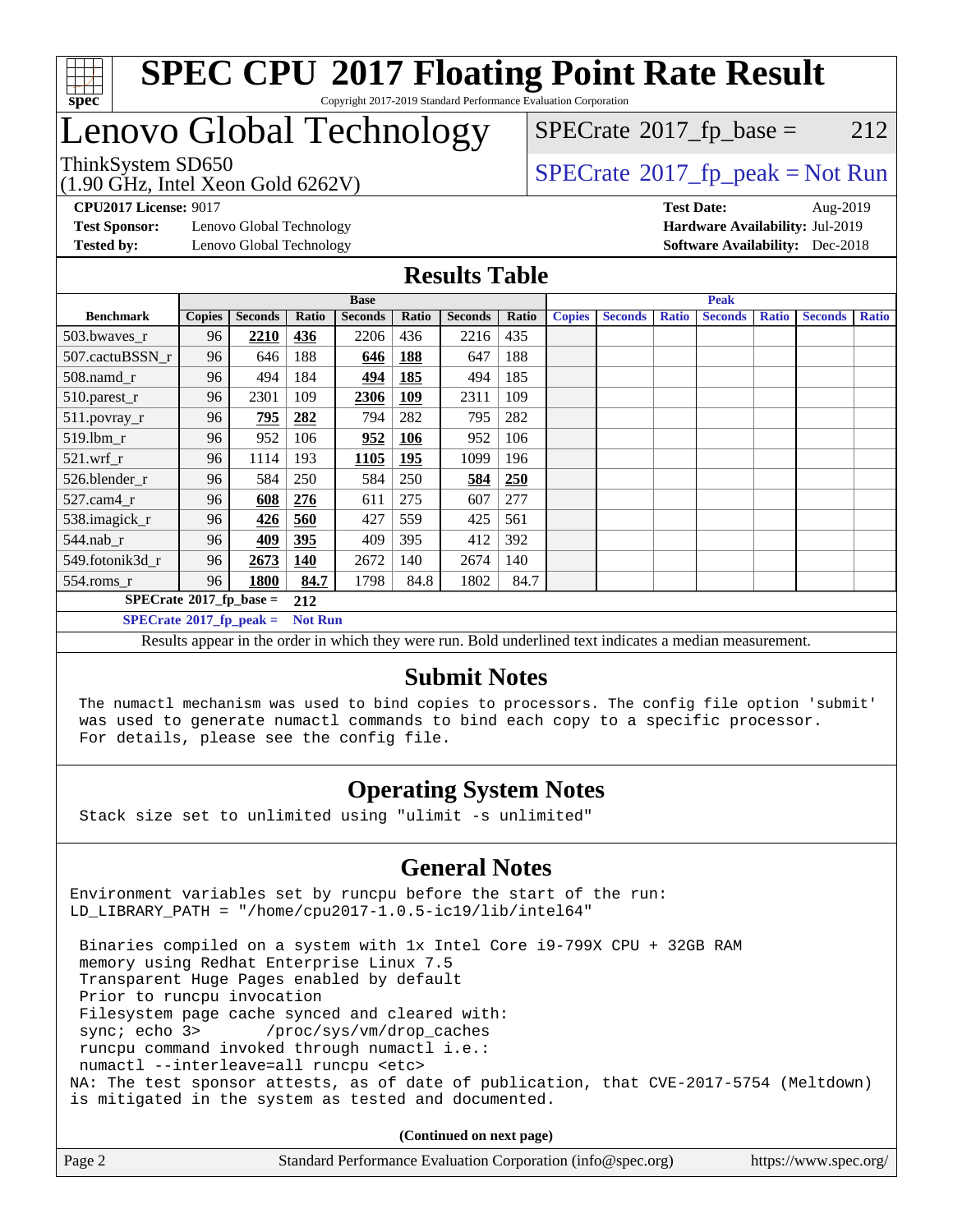

# **[SPEC CPU](http://www.spec.org/auto/cpu2017/Docs/result-fields.html#SPECCPU2017FloatingPointRateResult)[2017 Floating Point Rate Result](http://www.spec.org/auto/cpu2017/Docs/result-fields.html#SPECCPU2017FloatingPointRateResult)**

Copyright 2017-2019 Standard Performance Evaluation Corporation

## Lenovo Global Technology

 $SPECTate@2017_fp\_base = 212$ 

(1.90 GHz, Intel Xeon Gold 6262V)

ThinkSystem SD650  $SPECrate@2017_fp\_peak = Not Run$  $SPECrate@2017_fp\_peak = Not Run$ 

**[Test Sponsor:](http://www.spec.org/auto/cpu2017/Docs/result-fields.html#TestSponsor)** Lenovo Global Technology **[Hardware Availability:](http://www.spec.org/auto/cpu2017/Docs/result-fields.html#HardwareAvailability)** Jul-2019 **[Tested by:](http://www.spec.org/auto/cpu2017/Docs/result-fields.html#Testedby)** Lenovo Global Technology **[Software Availability:](http://www.spec.org/auto/cpu2017/Docs/result-fields.html#SoftwareAvailability)** Dec-2018

**[CPU2017 License:](http://www.spec.org/auto/cpu2017/Docs/result-fields.html#CPU2017License)** 9017 **[Test Date:](http://www.spec.org/auto/cpu2017/Docs/result-fields.html#TestDate)** Aug-2019

#### **[General Notes \(Continued\)](http://www.spec.org/auto/cpu2017/Docs/result-fields.html#GeneralNotes)**

Yes: The test sponsor attests, as of date of publication, that CVE-2017-5753 (Spectre variant 1) is mitigated in the system as tested and documented. Yes: The test sponsor attests, as of date of publication, that CVE-2017-5715 (Spectre variant 2) is mitigated in the system as tested and documented. Yes: The test sponsor attests, as of date of publication, that CVE-2018-3640 (Spectre variant 3a) is mitigated in the system as tested and documented. Yes: The test sponsor attests, as of date of publication, that CVE-2018-3639 (Spectre variant 4) is mitigated in the system as tested and documented.

#### **[Platform Notes](http://www.spec.org/auto/cpu2017/Docs/result-fields.html#PlatformNotes)**

Page 3 Standard Performance Evaluation Corporation [\(info@spec.org\)](mailto:info@spec.org) <https://www.spec.org/> BIOS configuration: Choose Operating Mode set to Maximum Performance Choose Operating Mode set to Custom Mode MONITOR/MWAIT set to Enable DCU Streamer Prefetcher set to Disable SNC set to Enable LLC dead line alloc set to Disable Sysinfo program /home/cpu2017-1.0.5-ic19/bin/sysinfo Rev: r5974 of 2018-05-19 9bcde8f2999c33d61f64985e45859ea9 running on linux-55rv Sat Aug 10 18:52:41 2019 SUT (System Under Test) info as seen by some common utilities. For more information on this section, see <https://www.spec.org/cpu2017/Docs/config.html#sysinfo> From /proc/cpuinfo model name : Intel(R) Xeon(R) Gold 6262V CPU @ 1.90GHz 2 "physical id"s (chips) 96 "processors" cores, siblings (Caution: counting these is hw and system dependent. The following excerpts from /proc/cpuinfo might not be reliable. Use with caution.) cpu cores : 24 siblings : 48 physical 0: cores 0 1 2 3 4 5 8 9 10 11 12 13 16 17 18 19 20 21 24 25 26 27 28 29 physical 1: cores 0 1 2 3 4 5 8 9 10 11 12 13 16 17 18 19 20 21 24 25 26 27 28 29 From lscpu: Architecture: x86\_64 CPU op-mode(s): 32-bit, 64-bit Little Endian CPU(s): 96 On-line CPU(s) list: 0-95 Thread(s) per core: 2 Core(s) per socket: 24 Socket(s): 2 **(Continued on next page)**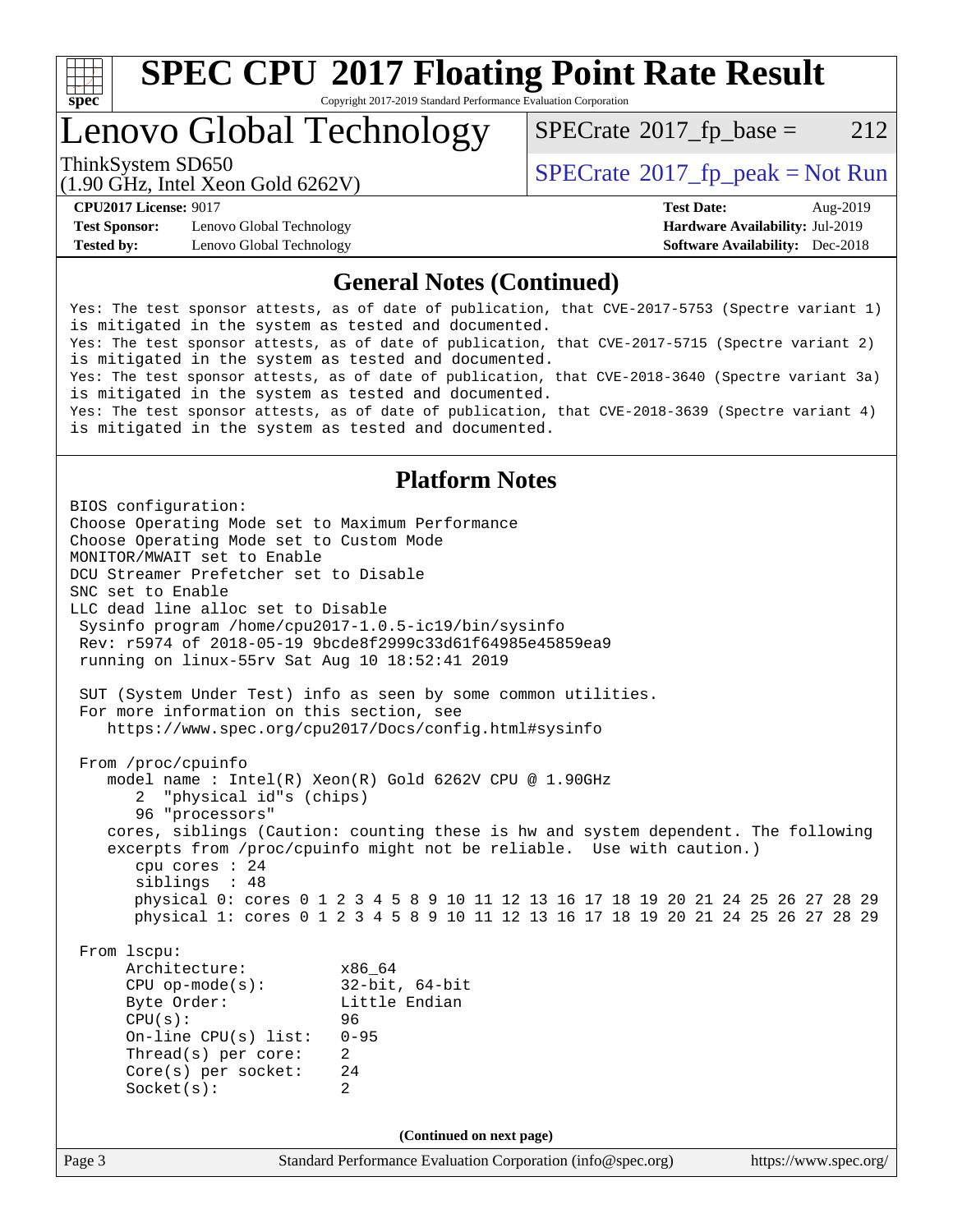

# **[SPEC CPU](http://www.spec.org/auto/cpu2017/Docs/result-fields.html#SPECCPU2017FloatingPointRateResult)[2017 Floating Point Rate Result](http://www.spec.org/auto/cpu2017/Docs/result-fields.html#SPECCPU2017FloatingPointRateResult)**

Copyright 2017-2019 Standard Performance Evaluation Corporation

### Lenovo Global Technology

 $SPECTate@2017_fp\_base = 212$ 

(1.90 GHz, Intel Xeon Gold 6262V)

ThinkSystem SD650<br>(1.90 GHz, Intel Xeon Gold 6262V) [SPECrate](http://www.spec.org/auto/cpu2017/Docs/result-fields.html#SPECrate2017fppeak)®[2017\\_fp\\_peak = N](http://www.spec.org/auto/cpu2017/Docs/result-fields.html#SPECrate2017fppeak)ot Run

**[CPU2017 License:](http://www.spec.org/auto/cpu2017/Docs/result-fields.html#CPU2017License)** 9017 **[Test Date:](http://www.spec.org/auto/cpu2017/Docs/result-fields.html#TestDate)** Aug-2019

**[Test Sponsor:](http://www.spec.org/auto/cpu2017/Docs/result-fields.html#TestSponsor)** Lenovo Global Technology **[Hardware Availability:](http://www.spec.org/auto/cpu2017/Docs/result-fields.html#HardwareAvailability)** Jul-2019 **[Tested by:](http://www.spec.org/auto/cpu2017/Docs/result-fields.html#Testedby)** Lenovo Global Technology **[Software Availability:](http://www.spec.org/auto/cpu2017/Docs/result-fields.html#SoftwareAvailability)** Dec-2018

#### **[Platform Notes \(Continued\)](http://www.spec.org/auto/cpu2017/Docs/result-fields.html#PlatformNotes)**

| NUMA $node(s):$                                                                 | 4                                                                                    |  |  |  |  |  |  |
|---------------------------------------------------------------------------------|--------------------------------------------------------------------------------------|--|--|--|--|--|--|
| Vendor ID:                                                                      | GenuineIntel                                                                         |  |  |  |  |  |  |
| CPU family:                                                                     | 6                                                                                    |  |  |  |  |  |  |
| Model:                                                                          | 85                                                                                   |  |  |  |  |  |  |
| Model name:                                                                     | $Intel(R) Xeon(R) Gold 6262V CPU @ 1.90GHz$                                          |  |  |  |  |  |  |
| Stepping:                                                                       | $7^{\circ}$                                                                          |  |  |  |  |  |  |
| CPU MHz:                                                                        | 1900.000                                                                             |  |  |  |  |  |  |
| $CPU$ max $MHz$ :                                                               | 3600.0000                                                                            |  |  |  |  |  |  |
| CPU min MHz:                                                                    | 800.0000                                                                             |  |  |  |  |  |  |
| BogoMIPS:                                                                       | 3800.00                                                                              |  |  |  |  |  |  |
| Virtualization:                                                                 | $VT - x$                                                                             |  |  |  |  |  |  |
| Lld cache:                                                                      | 32K                                                                                  |  |  |  |  |  |  |
| Lli cache:                                                                      | 32K                                                                                  |  |  |  |  |  |  |
| $L2$ cache:                                                                     | 1024K                                                                                |  |  |  |  |  |  |
| L3 cache:                                                                       | 33792K                                                                               |  |  |  |  |  |  |
| NUMA node0 CPU(s):                                                              | $0-2, 6-8, 12-14, 18-20, 48-50, 54-56, 60-62, 66-68$                                 |  |  |  |  |  |  |
| NUMA $node1$ $CPU(s):$                                                          | 3-5, 9-11, 15-17, 21-23, 51-53, 57-59, 63-65, 69-71                                  |  |  |  |  |  |  |
| NUMA $node2$ $CPU(s)$ :                                                         | $24-26$ , $30-32$ , $36-38$ , $42-44$ , $72-74$ , $78-80$ , $84-86$ , $90-92$        |  |  |  |  |  |  |
| NUMA node3 CPU(s):                                                              | 27-29, 33-35, 39-41, 45-47, 75-77, 81-83, 87-89, 93-95                               |  |  |  |  |  |  |
| Flags:                                                                          | fpu vme de pse tsc msr pae mce cx8 apic sep mtrr pqe mca cmov                        |  |  |  |  |  |  |
|                                                                                 | pat pse36 clflush dts acpi mmx fxsr sse sse2 ss ht tm pbe syscall nx pdpelgb rdtscp  |  |  |  |  |  |  |
|                                                                                 | lm constant_tsc art arch_perfmon pebs bts rep_good nopl xtopology nonstop_tsc cpuid  |  |  |  |  |  |  |
|                                                                                 | aperfmperf pni pclmulqdq dtes64 monitor ds_cpl vmx smx est tm2 ssse3 sdbg fma cx16   |  |  |  |  |  |  |
|                                                                                 | xtpr pdcm pcid dca sse4_1 sse4_2 x2apic movbe popcnt tsc_deadline_timer aes xsave    |  |  |  |  |  |  |
|                                                                                 | avx f16c rdrand lahf_lm abm 3dnowprefetch cpuid_fault epb cat_13 cdp_13              |  |  |  |  |  |  |
|                                                                                 | invpcid_single intel_ppin ssbd mba ibrs ibpb stibp tpr_shadow vnmi flexpriority ept  |  |  |  |  |  |  |
| vpid fsgsbase tsc_adjust bmil hle avx2 smep bmi2 erms invpcid rtm cqm mpx rdt_a |                                                                                      |  |  |  |  |  |  |
|                                                                                 | avx512f avx512dq rdseed adx smap clflushopt clwb intel_pt avx512cd avx512bw avx512vl |  |  |  |  |  |  |
|                                                                                 | xsaveopt xsavec xgetbvl xsaves cqm_llc cqm_occup_llc cqm_mbm_total cqm_mbm_local     |  |  |  |  |  |  |
|                                                                                 | dtherm ida arat pln pts pku ospke avx512_vnni flush_lld arch_capabilities            |  |  |  |  |  |  |
|                                                                                 |                                                                                      |  |  |  |  |  |  |
| /proc/cpuinfo cache data                                                        |                                                                                      |  |  |  |  |  |  |
| cache size : 33792 KB                                                           |                                                                                      |  |  |  |  |  |  |
|                                                                                 |                                                                                      |  |  |  |  |  |  |
|                                                                                 | From numactl --hardware WARNING: a numactl 'node' might or might not correspond to a |  |  |  |  |  |  |
| physical chip.                                                                  |                                                                                      |  |  |  |  |  |  |
| $available: 4 nodes (0-3)$                                                      |                                                                                      |  |  |  |  |  |  |
|                                                                                 | node 0 cpus: 0 1 2 6 7 8 12 13 14 18 19 20 48 49 50 54 55 56 60 61 62 66 67 68       |  |  |  |  |  |  |
| node 0 size: 96335 MB                                                           |                                                                                      |  |  |  |  |  |  |
| node 0 free: 88677 MB                                                           |                                                                                      |  |  |  |  |  |  |
|                                                                                 | node 1 cpus: 3 4 5 9 10 11 15 16 17 21 22 23 51 52 53 57 58 59 63 64 65 69 70 71     |  |  |  |  |  |  |
| node 1 size: 96753 MB                                                           |                                                                                      |  |  |  |  |  |  |
| node 1 free: 91225 MB                                                           |                                                                                      |  |  |  |  |  |  |
|                                                                                 | node 2 cpus: 24 25 26 30 31 32 36 37 38 42 43 44 72 73 74 78 79 80 84 85 86 90 91 92 |  |  |  |  |  |  |
| node 2 size: 96753 MB                                                           |                                                                                      |  |  |  |  |  |  |
| node 2 free: 91493 MB                                                           |                                                                                      |  |  |  |  |  |  |
|                                                                                 | node 3 cpus: 27 28 29 33 34 35 39 40 41 45 46 47 75 76 77 81 82 83 87 88 89 93 94 95 |  |  |  |  |  |  |
|                                                                                 |                                                                                      |  |  |  |  |  |  |
|                                                                                 | (Continued on next page)                                                             |  |  |  |  |  |  |
|                                                                                 |                                                                                      |  |  |  |  |  |  |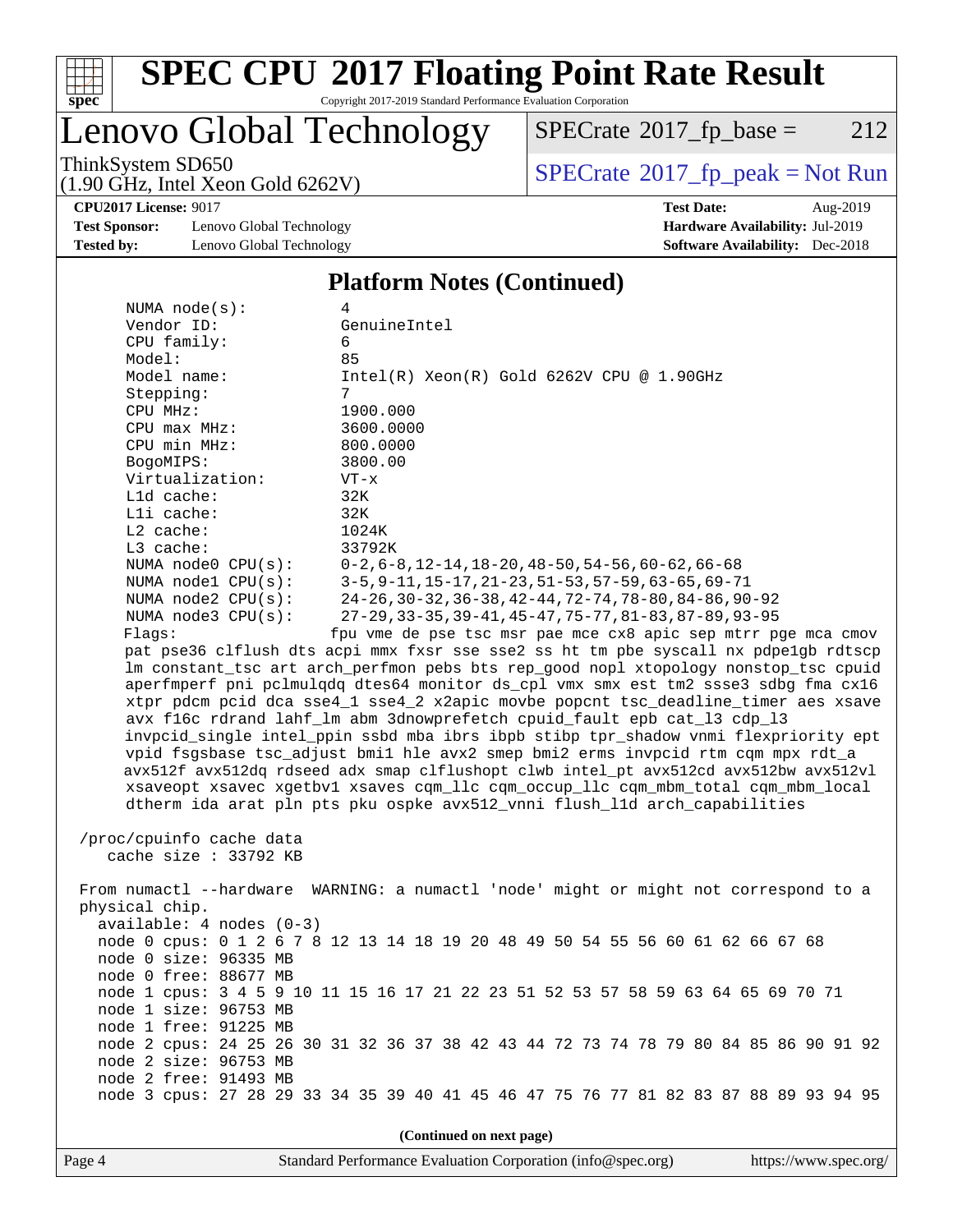

Page 5 Standard Performance Evaluation Corporation [\(info@spec.org\)](mailto:info@spec.org) <https://www.spec.org/>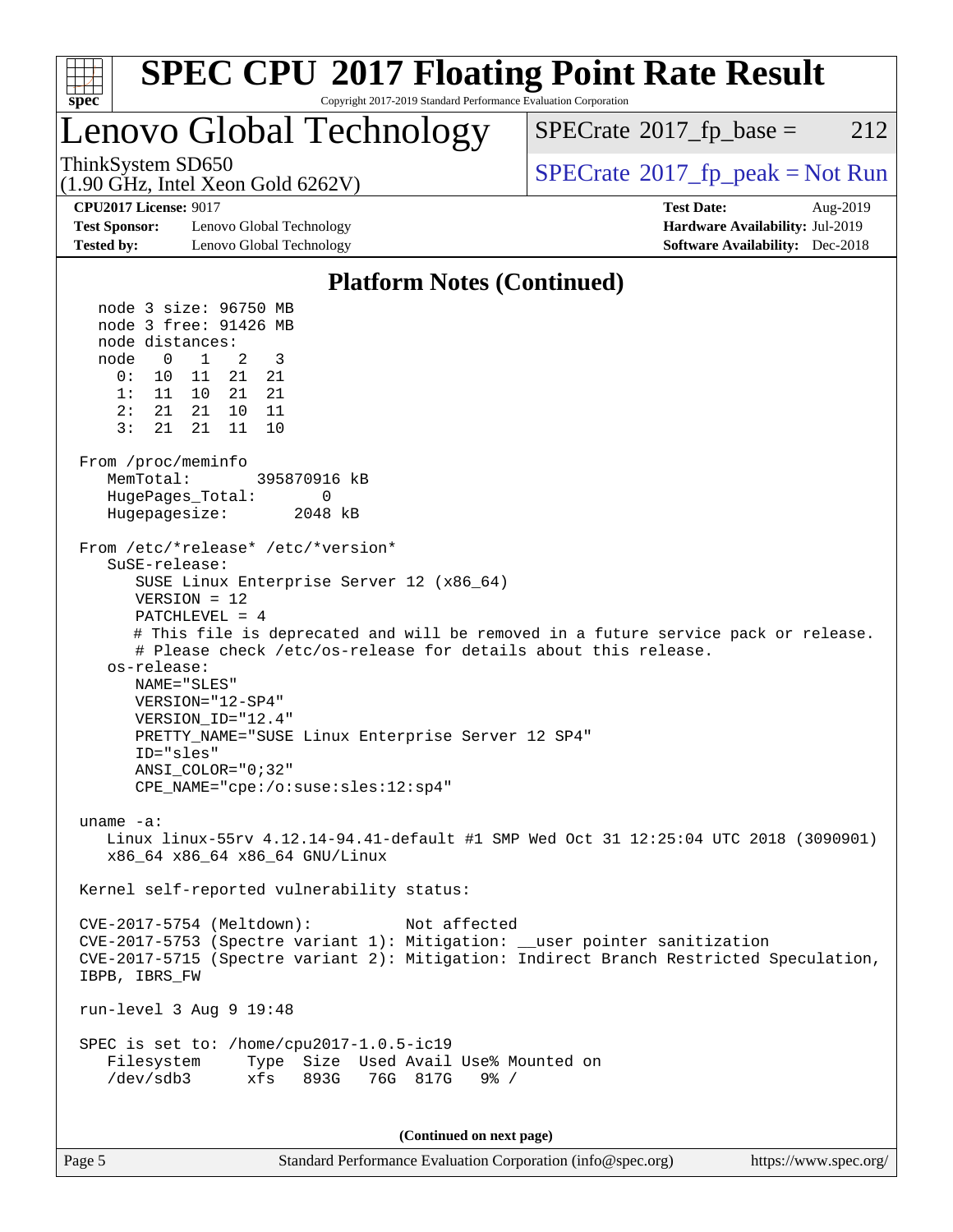

## Lenovo Global Technology

 $SPECTate@2017_fp\_base = 212$ 

(1.90 GHz, Intel Xeon Gold 6262V)

ThinkSystem SD650<br>(1.00 GHz, Intel Year Gold 6262V) [SPECrate](http://www.spec.org/auto/cpu2017/Docs/result-fields.html#SPECrate2017fppeak)®[2017\\_fp\\_peak = N](http://www.spec.org/auto/cpu2017/Docs/result-fields.html#SPECrate2017fppeak)ot Run

**[Test Sponsor:](http://www.spec.org/auto/cpu2017/Docs/result-fields.html#TestSponsor)** Lenovo Global Technology **[Hardware Availability:](http://www.spec.org/auto/cpu2017/Docs/result-fields.html#HardwareAvailability)** Jul-2019 **[Tested by:](http://www.spec.org/auto/cpu2017/Docs/result-fields.html#Testedby)** Lenovo Global Technology **[Software Availability:](http://www.spec.org/auto/cpu2017/Docs/result-fields.html#SoftwareAvailability)** Dec-2018

**[CPU2017 License:](http://www.spec.org/auto/cpu2017/Docs/result-fields.html#CPU2017License)** 9017 **[Test Date:](http://www.spec.org/auto/cpu2017/Docs/result-fields.html#TestDate)** Aug-2019

#### **[Platform Notes \(Continued\)](http://www.spec.org/auto/cpu2017/Docs/result-fields.html#PlatformNotes)**

 Additional information from dmidecode follows. WARNING: Use caution when you interpret this section. The 'dmidecode' program reads system data which is "intended to allow hardware to be accurately determined", but the intent may not be met, as there are frequent changes to hardware, firmware, and the "DMTF SMBIOS" standard. BIOS Lenovo -[OTE141F-2.30]- 07/02/2019 Memory: 4x NO DIMM NO DIMM 12x Samsung M393A4K40CB2-CVF 32 GB 2 rank 2933, configured at 2400

(End of data from sysinfo program)

#### **[Compiler Version Notes](http://www.spec.org/auto/cpu2017/Docs/result-fields.html#CompilerVersionNotes)**

| $\mathbf C$                                                                                          |                                             | $519.1$ bm_r(base) $538.imagick_r(base)$ $544.nab_r(base)$                   |                       |
|------------------------------------------------------------------------------------------------------|---------------------------------------------|------------------------------------------------------------------------------|-----------------------|
| Version 19.0.0.117 Build 20180804<br>Copyright (C) 1985-2018 Intel Corporation. All rights reserved. |                                             | Intel(R) C Intel(R) 64 Compiler for applications running on Intel(R) 64,     |                       |
|                                                                                                      |                                             |                                                                              |                       |
| $C++$                                                                                                | $\vert$ 508.namd_r(base) 510.parest_r(base) |                                                                              |                       |
| Version 19.0.0.117 Build 20180804                                                                    |                                             | Intel(R) $C++$ Intel(R) 64 Compiler for applications running on Intel(R) 64, |                       |
| Copyright (C) 1985-2018 Intel Corporation. All rights reserved.                                      |                                             |                                                                              |                       |
|                                                                                                      |                                             |                                                                              |                       |
| $C++$ , $C$ 511.povray_r(base) 526.blender_r(base)                                                   |                                             |                                                                              |                       |
| Version 19.0.0.117 Build 20180804<br>Copyright (C) 1985-2018 Intel Corporation. All rights reserved. |                                             | Intel(R) $C++$ Intel(R) 64 Compiler for applications running on Intel(R) 64, |                       |
| Version 19.0.0.117 Build 20180804                                                                    |                                             | Intel(R) C Intel(R) 64 Compiler for applications running on Intel(R) 64,     |                       |
| Copyright (C) 1985-2018 Intel Corporation. All rights reserved.                                      |                                             |                                                                              |                       |
| $C++$ , C, Fortran   507.cactuBSSN_r(base)                                                           |                                             |                                                                              |                       |
| Version 19.0.0.117 Build 20180804<br>Copyright (C) 1985-2018 Intel Corporation. All rights reserved. |                                             | Intel(R) $C++$ Intel(R) 64 Compiler for applications running on Intel(R) 64, |                       |
|                                                                                                      |                                             | (Continued on next page)                                                     |                       |
| Page 6                                                                                               |                                             | Standard Performance Evaluation Corporation (info@spec.org)                  | https://www.spec.org/ |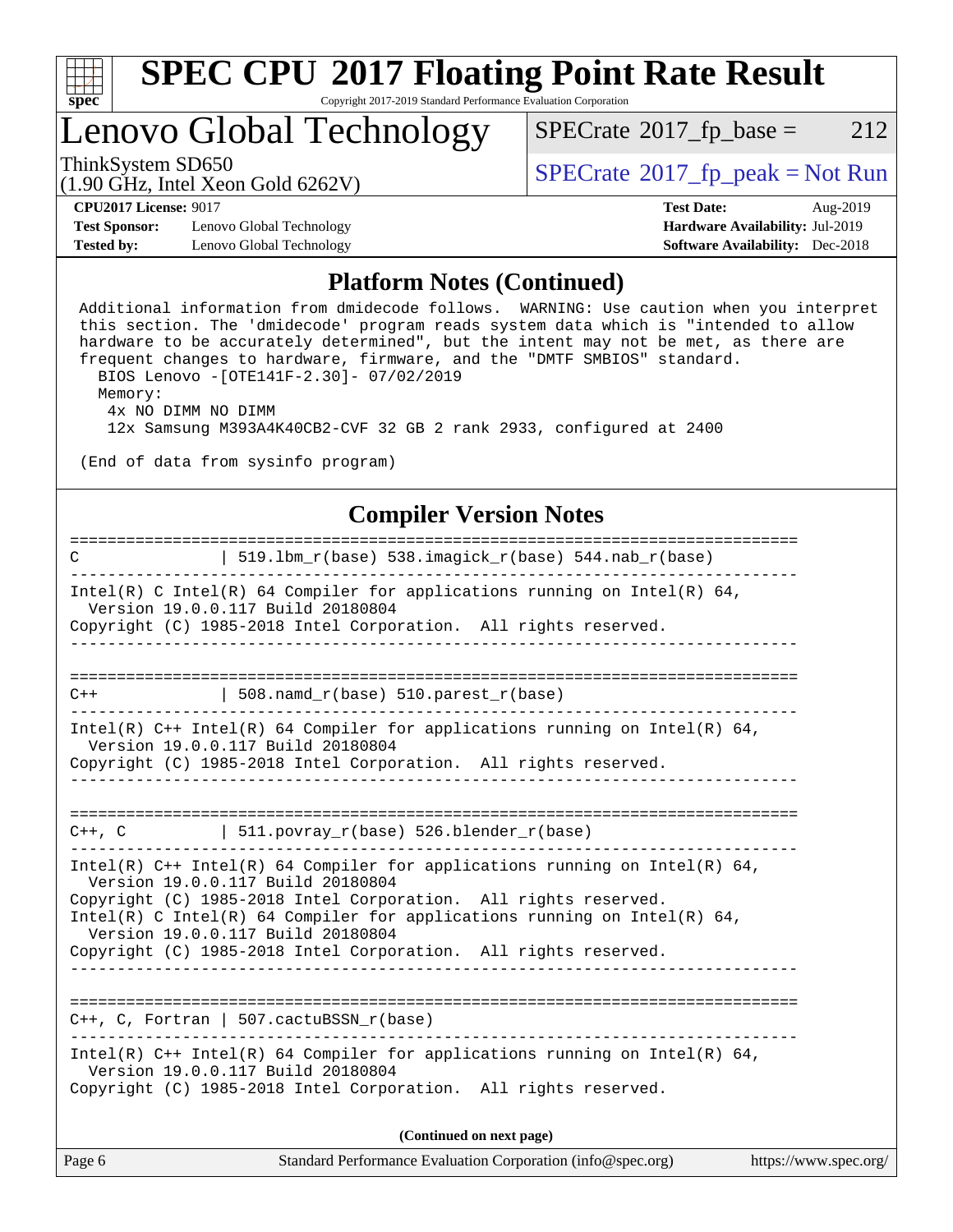

# **[SPEC CPU](http://www.spec.org/auto/cpu2017/Docs/result-fields.html#SPECCPU2017FloatingPointRateResult)[2017 Floating Point Rate Result](http://www.spec.org/auto/cpu2017/Docs/result-fields.html#SPECCPU2017FloatingPointRateResult)**

Copyright 2017-2019 Standard Performance Evaluation Corporation

### Lenovo Global Technology

 $SPECTate@2017_fp\_base = 212$ 

(1.90 GHz, Intel Xeon Gold 6262V)

ThinkSystem SD650<br>(1.00 GHz, Intel Year Gold 6262V) [SPECrate](http://www.spec.org/auto/cpu2017/Docs/result-fields.html#SPECrate2017fppeak)®[2017\\_fp\\_peak = N](http://www.spec.org/auto/cpu2017/Docs/result-fields.html#SPECrate2017fppeak)ot Run

**[Test Sponsor:](http://www.spec.org/auto/cpu2017/Docs/result-fields.html#TestSponsor)** Lenovo Global Technology **[Hardware Availability:](http://www.spec.org/auto/cpu2017/Docs/result-fields.html#HardwareAvailability)** Jul-2019 **[Tested by:](http://www.spec.org/auto/cpu2017/Docs/result-fields.html#Testedby)** Lenovo Global Technology **[Software Availability:](http://www.spec.org/auto/cpu2017/Docs/result-fields.html#SoftwareAvailability)** Dec-2018

**[CPU2017 License:](http://www.spec.org/auto/cpu2017/Docs/result-fields.html#CPU2017License)** 9017 **[Test Date:](http://www.spec.org/auto/cpu2017/Docs/result-fields.html#TestDate)** Aug-2019

#### **[Compiler Version Notes \(Continued\)](http://www.spec.org/auto/cpu2017/Docs/result-fields.html#CompilerVersionNotes)**

| Intel(R) C Intel(R) 64 Compiler for applications running on Intel(R) 64,<br>Version 19.0.0.117 Build 20180804<br>Copyright (C) 1985-2018 Intel Corporation. All rights reserved.<br>Intel(R) Fortran Intel(R) 64 Compiler for applications running on Intel(R)<br>64, Version 19.0.0.117 Build 20180804<br>Copyright (C) 1985-2018 Intel Corporation. All rights reserved. |  |
|----------------------------------------------------------------------------------------------------------------------------------------------------------------------------------------------------------------------------------------------------------------------------------------------------------------------------------------------------------------------------|--|
| Fortran $\vert$ 503.bwaves r(base) 549.fotonik3d r(base) 554.roms r(base)                                                                                                                                                                                                                                                                                                  |  |
| Intel(R) Fortran Intel(R) 64 Compiler for applications running on Intel(R)<br>64, Version 19.0.0.117 Build 20180804<br>Copyright (C) 1985-2018 Intel Corporation. All rights reserved.<br>---------------------------------                                                                                                                                                |  |
| Fortran, C $\vert$ 521.wrf r(base) 527.cam4 r(base)                                                                                                                                                                                                                                                                                                                        |  |
| Intel(R) Fortran Intel(R) 64 Compiler for applications running on Intel(R)<br>64, Version 19.0.0.117 Build 20180804<br>Copyright (C) 1985-2018 Intel Corporation. All rights reserved.<br>Intel(R) C Intel(R) 64 Compiler for applications running on Intel(R) 64,<br>Version 19.0.0.117 Build 20180804<br>Copyright (C) 1985-2018 Intel Corporation. All rights reserved. |  |

### **[Base Compiler Invocation](http://www.spec.org/auto/cpu2017/Docs/result-fields.html#BaseCompilerInvocation)**

[C benchmarks](http://www.spec.org/auto/cpu2017/Docs/result-fields.html#Cbenchmarks):  $\text{icc}$  -m64 -std=c11 [C++ benchmarks:](http://www.spec.org/auto/cpu2017/Docs/result-fields.html#CXXbenchmarks) [icpc -m64](http://www.spec.org/cpu2017/results/res2019q3/cpu2017-20190819-16969.flags.html#user_CXXbase_intel_icpc_64bit_4ecb2543ae3f1412ef961e0650ca070fec7b7afdcd6ed48761b84423119d1bf6bdf5cad15b44d48e7256388bc77273b966e5eb805aefd121eb22e9299b2ec9d9) [Fortran benchmarks](http://www.spec.org/auto/cpu2017/Docs/result-fields.html#Fortranbenchmarks): [ifort -m64](http://www.spec.org/cpu2017/results/res2019q3/cpu2017-20190819-16969.flags.html#user_FCbase_intel_ifort_64bit_24f2bb282fbaeffd6157abe4f878425411749daecae9a33200eee2bee2fe76f3b89351d69a8130dd5949958ce389cf37ff59a95e7a40d588e8d3a57e0c3fd751) [Benchmarks using both Fortran and C](http://www.spec.org/auto/cpu2017/Docs/result-fields.html#BenchmarksusingbothFortranandC): [ifort -m64](http://www.spec.org/cpu2017/results/res2019q3/cpu2017-20190819-16969.flags.html#user_CC_FCbase_intel_ifort_64bit_24f2bb282fbaeffd6157abe4f878425411749daecae9a33200eee2bee2fe76f3b89351d69a8130dd5949958ce389cf37ff59a95e7a40d588e8d3a57e0c3fd751) [icc -m64 -std=c11](http://www.spec.org/cpu2017/results/res2019q3/cpu2017-20190819-16969.flags.html#user_CC_FCbase_intel_icc_64bit_c11_33ee0cdaae7deeeab2a9725423ba97205ce30f63b9926c2519791662299b76a0318f32ddfffdc46587804de3178b4f9328c46fa7c2b0cd779d7a61945c91cd35) [Benchmarks using both C and C++](http://www.spec.org/auto/cpu2017/Docs/result-fields.html#BenchmarksusingbothCandCXX): [icpc -m64](http://www.spec.org/cpu2017/results/res2019q3/cpu2017-20190819-16969.flags.html#user_CC_CXXbase_intel_icpc_64bit_4ecb2543ae3f1412ef961e0650ca070fec7b7afdcd6ed48761b84423119d1bf6bdf5cad15b44d48e7256388bc77273b966e5eb805aefd121eb22e9299b2ec9d9) [icc -m64 -std=c11](http://www.spec.org/cpu2017/results/res2019q3/cpu2017-20190819-16969.flags.html#user_CC_CXXbase_intel_icc_64bit_c11_33ee0cdaae7deeeab2a9725423ba97205ce30f63b9926c2519791662299b76a0318f32ddfffdc46587804de3178b4f9328c46fa7c2b0cd779d7a61945c91cd35) [Benchmarks using Fortran, C, and C++:](http://www.spec.org/auto/cpu2017/Docs/result-fields.html#BenchmarksusingFortranCandCXX) [icpc -m64](http://www.spec.org/cpu2017/results/res2019q3/cpu2017-20190819-16969.flags.html#user_CC_CXX_FCbase_intel_icpc_64bit_4ecb2543ae3f1412ef961e0650ca070fec7b7afdcd6ed48761b84423119d1bf6bdf5cad15b44d48e7256388bc77273b966e5eb805aefd121eb22e9299b2ec9d9) [icc -m64 -std=c11](http://www.spec.org/cpu2017/results/res2019q3/cpu2017-20190819-16969.flags.html#user_CC_CXX_FCbase_intel_icc_64bit_c11_33ee0cdaae7deeeab2a9725423ba97205ce30f63b9926c2519791662299b76a0318f32ddfffdc46587804de3178b4f9328c46fa7c2b0cd779d7a61945c91cd35) [ifort -m64](http://www.spec.org/cpu2017/results/res2019q3/cpu2017-20190819-16969.flags.html#user_CC_CXX_FCbase_intel_ifort_64bit_24f2bb282fbaeffd6157abe4f878425411749daecae9a33200eee2bee2fe76f3b89351d69a8130dd5949958ce389cf37ff59a95e7a40d588e8d3a57e0c3fd751)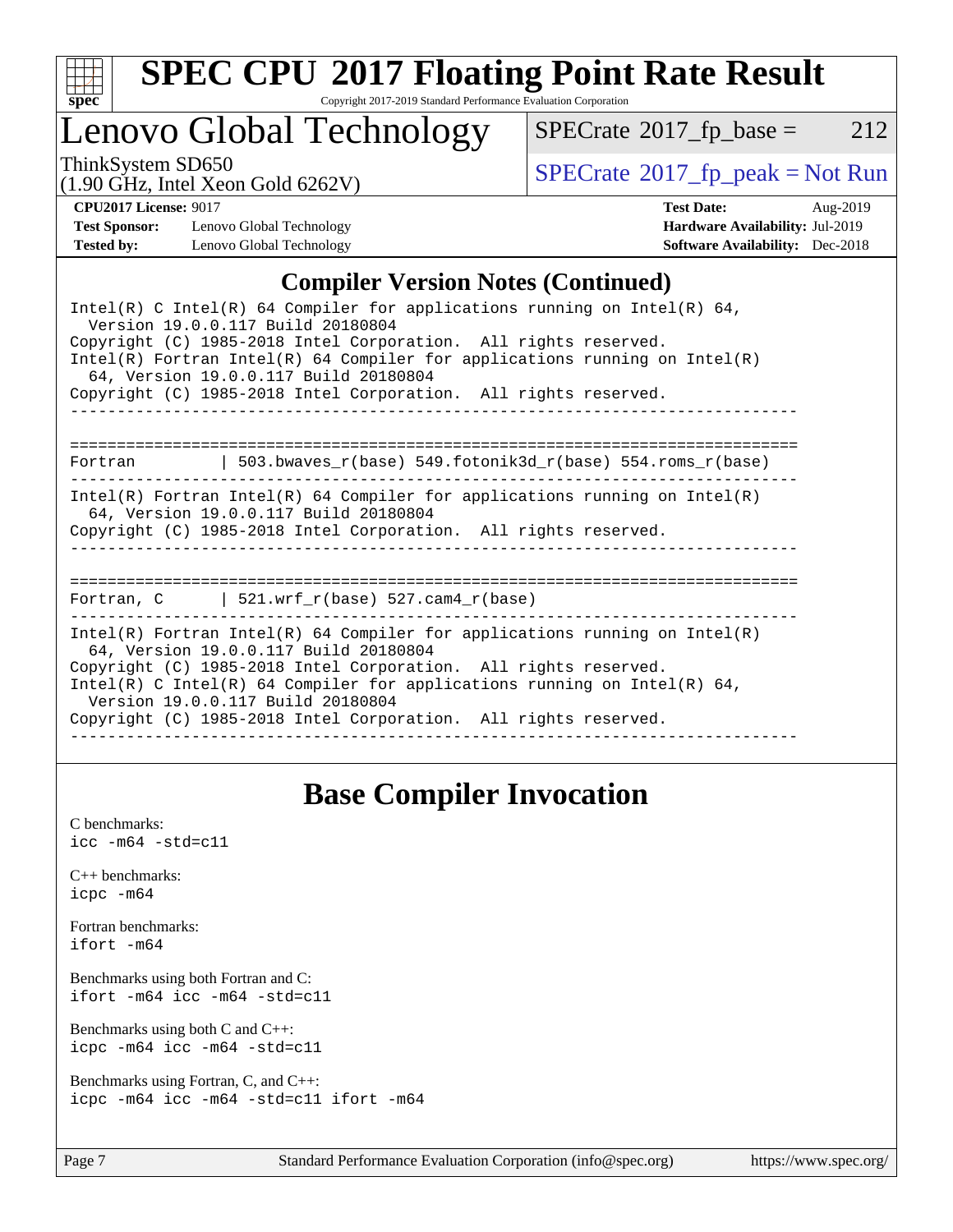

### Lenovo Global Technology

 $SPECTate@2017<sub>fp</sub> base = 212$ 

(1.90 GHz, Intel Xeon Gold 6262V)

ThinkSystem SD650  $SPECrate^{\circ}2017$  $SPECrate^{\circ}2017$  fp\_peak = Not Run

**[Test Sponsor:](http://www.spec.org/auto/cpu2017/Docs/result-fields.html#TestSponsor)** Lenovo Global Technology **[Hardware Availability:](http://www.spec.org/auto/cpu2017/Docs/result-fields.html#HardwareAvailability)** Jul-2019 **[Tested by:](http://www.spec.org/auto/cpu2017/Docs/result-fields.html#Testedby)** Lenovo Global Technology **[Software Availability:](http://www.spec.org/auto/cpu2017/Docs/result-fields.html#SoftwareAvailability)** Dec-2018

**[CPU2017 License:](http://www.spec.org/auto/cpu2017/Docs/result-fields.html#CPU2017License)** 9017 **[Test Date:](http://www.spec.org/auto/cpu2017/Docs/result-fields.html#TestDate)** Aug-2019

### **[Base Portability Flags](http://www.spec.org/auto/cpu2017/Docs/result-fields.html#BasePortabilityFlags)**

 503.bwaves\_r: [-DSPEC\\_LP64](http://www.spec.org/cpu2017/results/res2019q3/cpu2017-20190819-16969.flags.html#suite_basePORTABILITY503_bwaves_r_DSPEC_LP64) 507.cactuBSSN\_r: [-DSPEC\\_LP64](http://www.spec.org/cpu2017/results/res2019q3/cpu2017-20190819-16969.flags.html#suite_basePORTABILITY507_cactuBSSN_r_DSPEC_LP64) 508.namd\_r: [-DSPEC\\_LP64](http://www.spec.org/cpu2017/results/res2019q3/cpu2017-20190819-16969.flags.html#suite_basePORTABILITY508_namd_r_DSPEC_LP64) 510.parest\_r: [-DSPEC\\_LP64](http://www.spec.org/cpu2017/results/res2019q3/cpu2017-20190819-16969.flags.html#suite_basePORTABILITY510_parest_r_DSPEC_LP64) 511.povray\_r: [-DSPEC\\_LP64](http://www.spec.org/cpu2017/results/res2019q3/cpu2017-20190819-16969.flags.html#suite_basePORTABILITY511_povray_r_DSPEC_LP64) 519.lbm\_r: [-DSPEC\\_LP64](http://www.spec.org/cpu2017/results/res2019q3/cpu2017-20190819-16969.flags.html#suite_basePORTABILITY519_lbm_r_DSPEC_LP64) 521.wrf\_r: [-DSPEC\\_LP64](http://www.spec.org/cpu2017/results/res2019q3/cpu2017-20190819-16969.flags.html#suite_basePORTABILITY521_wrf_r_DSPEC_LP64) [-DSPEC\\_CASE\\_FLAG](http://www.spec.org/cpu2017/results/res2019q3/cpu2017-20190819-16969.flags.html#b521.wrf_r_baseCPORTABILITY_DSPEC_CASE_FLAG) [-convert big\\_endian](http://www.spec.org/cpu2017/results/res2019q3/cpu2017-20190819-16969.flags.html#user_baseFPORTABILITY521_wrf_r_convert_big_endian_c3194028bc08c63ac5d04de18c48ce6d347e4e562e8892b8bdbdc0214820426deb8554edfa529a3fb25a586e65a3d812c835984020483e7e73212c4d31a38223) 526.blender\_r: [-DSPEC\\_LP64](http://www.spec.org/cpu2017/results/res2019q3/cpu2017-20190819-16969.flags.html#suite_basePORTABILITY526_blender_r_DSPEC_LP64) [-DSPEC\\_LINUX](http://www.spec.org/cpu2017/results/res2019q3/cpu2017-20190819-16969.flags.html#b526.blender_r_baseCPORTABILITY_DSPEC_LINUX) [-funsigned-char](http://www.spec.org/cpu2017/results/res2019q3/cpu2017-20190819-16969.flags.html#user_baseCPORTABILITY526_blender_r_force_uchar_40c60f00ab013830e2dd6774aeded3ff59883ba5a1fc5fc14077f794d777847726e2a5858cbc7672e36e1b067e7e5c1d9a74f7176df07886a243d7cc18edfe67) 527.cam4\_r: [-DSPEC\\_LP64](http://www.spec.org/cpu2017/results/res2019q3/cpu2017-20190819-16969.flags.html#suite_basePORTABILITY527_cam4_r_DSPEC_LP64) [-DSPEC\\_CASE\\_FLAG](http://www.spec.org/cpu2017/results/res2019q3/cpu2017-20190819-16969.flags.html#b527.cam4_r_baseCPORTABILITY_DSPEC_CASE_FLAG) 538.imagick\_r: [-DSPEC\\_LP64](http://www.spec.org/cpu2017/results/res2019q3/cpu2017-20190819-16969.flags.html#suite_basePORTABILITY538_imagick_r_DSPEC_LP64) 544.nab\_r: [-DSPEC\\_LP64](http://www.spec.org/cpu2017/results/res2019q3/cpu2017-20190819-16969.flags.html#suite_basePORTABILITY544_nab_r_DSPEC_LP64) 549.fotonik3d\_r: [-DSPEC\\_LP64](http://www.spec.org/cpu2017/results/res2019q3/cpu2017-20190819-16969.flags.html#suite_basePORTABILITY549_fotonik3d_r_DSPEC_LP64) 554.roms\_r: [-DSPEC\\_LP64](http://www.spec.org/cpu2017/results/res2019q3/cpu2017-20190819-16969.flags.html#suite_basePORTABILITY554_roms_r_DSPEC_LP64)

**[Base Optimization Flags](http://www.spec.org/auto/cpu2017/Docs/result-fields.html#BaseOptimizationFlags)**

[C benchmarks](http://www.spec.org/auto/cpu2017/Docs/result-fields.html#Cbenchmarks):

[-xCORE-AVX512](http://www.spec.org/cpu2017/results/res2019q3/cpu2017-20190819-16969.flags.html#user_CCbase_f-xCORE-AVX512) [-ipo](http://www.spec.org/cpu2017/results/res2019q3/cpu2017-20190819-16969.flags.html#user_CCbase_f-ipo) [-O3](http://www.spec.org/cpu2017/results/res2019q3/cpu2017-20190819-16969.flags.html#user_CCbase_f-O3) [-no-prec-div](http://www.spec.org/cpu2017/results/res2019q3/cpu2017-20190819-16969.flags.html#user_CCbase_f-no-prec-div) [-qopt-prefetch](http://www.spec.org/cpu2017/results/res2019q3/cpu2017-20190819-16969.flags.html#user_CCbase_f-qopt-prefetch) [-ffinite-math-only](http://www.spec.org/cpu2017/results/res2019q3/cpu2017-20190819-16969.flags.html#user_CCbase_f_finite_math_only_cb91587bd2077682c4b38af759c288ed7c732db004271a9512da14a4f8007909a5f1427ecbf1a0fb78ff2a814402c6114ac565ca162485bbcae155b5e4258871) [-qopt-mem-layout-trans=3](http://www.spec.org/cpu2017/results/res2019q3/cpu2017-20190819-16969.flags.html#user_CCbase_f-qopt-mem-layout-trans_de80db37974c74b1f0e20d883f0b675c88c3b01e9d123adea9b28688d64333345fb62bc4a798493513fdb68f60282f9a726aa07f478b2f7113531aecce732043)

[C++ benchmarks:](http://www.spec.org/auto/cpu2017/Docs/result-fields.html#CXXbenchmarks)

[-xCORE-AVX512](http://www.spec.org/cpu2017/results/res2019q3/cpu2017-20190819-16969.flags.html#user_CXXbase_f-xCORE-AVX512) [-ipo](http://www.spec.org/cpu2017/results/res2019q3/cpu2017-20190819-16969.flags.html#user_CXXbase_f-ipo) [-O3](http://www.spec.org/cpu2017/results/res2019q3/cpu2017-20190819-16969.flags.html#user_CXXbase_f-O3) [-no-prec-div](http://www.spec.org/cpu2017/results/res2019q3/cpu2017-20190819-16969.flags.html#user_CXXbase_f-no-prec-div) [-qopt-prefetch](http://www.spec.org/cpu2017/results/res2019q3/cpu2017-20190819-16969.flags.html#user_CXXbase_f-qopt-prefetch) [-ffinite-math-only](http://www.spec.org/cpu2017/results/res2019q3/cpu2017-20190819-16969.flags.html#user_CXXbase_f_finite_math_only_cb91587bd2077682c4b38af759c288ed7c732db004271a9512da14a4f8007909a5f1427ecbf1a0fb78ff2a814402c6114ac565ca162485bbcae155b5e4258871) [-qopt-mem-layout-trans=3](http://www.spec.org/cpu2017/results/res2019q3/cpu2017-20190819-16969.flags.html#user_CXXbase_f-qopt-mem-layout-trans_de80db37974c74b1f0e20d883f0b675c88c3b01e9d123adea9b28688d64333345fb62bc4a798493513fdb68f60282f9a726aa07f478b2f7113531aecce732043)

[Fortran benchmarks](http://www.spec.org/auto/cpu2017/Docs/result-fields.html#Fortranbenchmarks):

```
-xCORE-AVX512 -ipo -O3 -no-prec-div -qopt-prefetch
-ffinite-math-only -qopt-mem-layout-trans=3 -auto
-nostandard-realloc-lhs -align array32byte
```
[Benchmarks using both Fortran and C](http://www.spec.org/auto/cpu2017/Docs/result-fields.html#BenchmarksusingbothFortranandC):

```
-xCORE-AVX512 -ipo -O3 -no-prec-div -qopt-prefetch
-ffinite-math-only -qopt-mem-layout-trans=3 -auto
-nostandard-realloc-lhs -align array32byte
```
[Benchmarks using both C and C++](http://www.spec.org/auto/cpu2017/Docs/result-fields.html#BenchmarksusingbothCandCXX):

```
-xCORE-AVX512 -ipo -O3 -no-prec-div -qopt-prefetch
-ffinite-math-only -qopt-mem-layout-trans=3
```
[Benchmarks using Fortran, C, and C++:](http://www.spec.org/auto/cpu2017/Docs/result-fields.html#BenchmarksusingFortranCandCXX)

```
-xCORE-AVX512 -ipo -O3 -no-prec-div -qopt-prefetch
-ffinite-math-only -qopt-mem-layout-trans=3 -auto
-nostandard-realloc-lhs -align array32byte
```